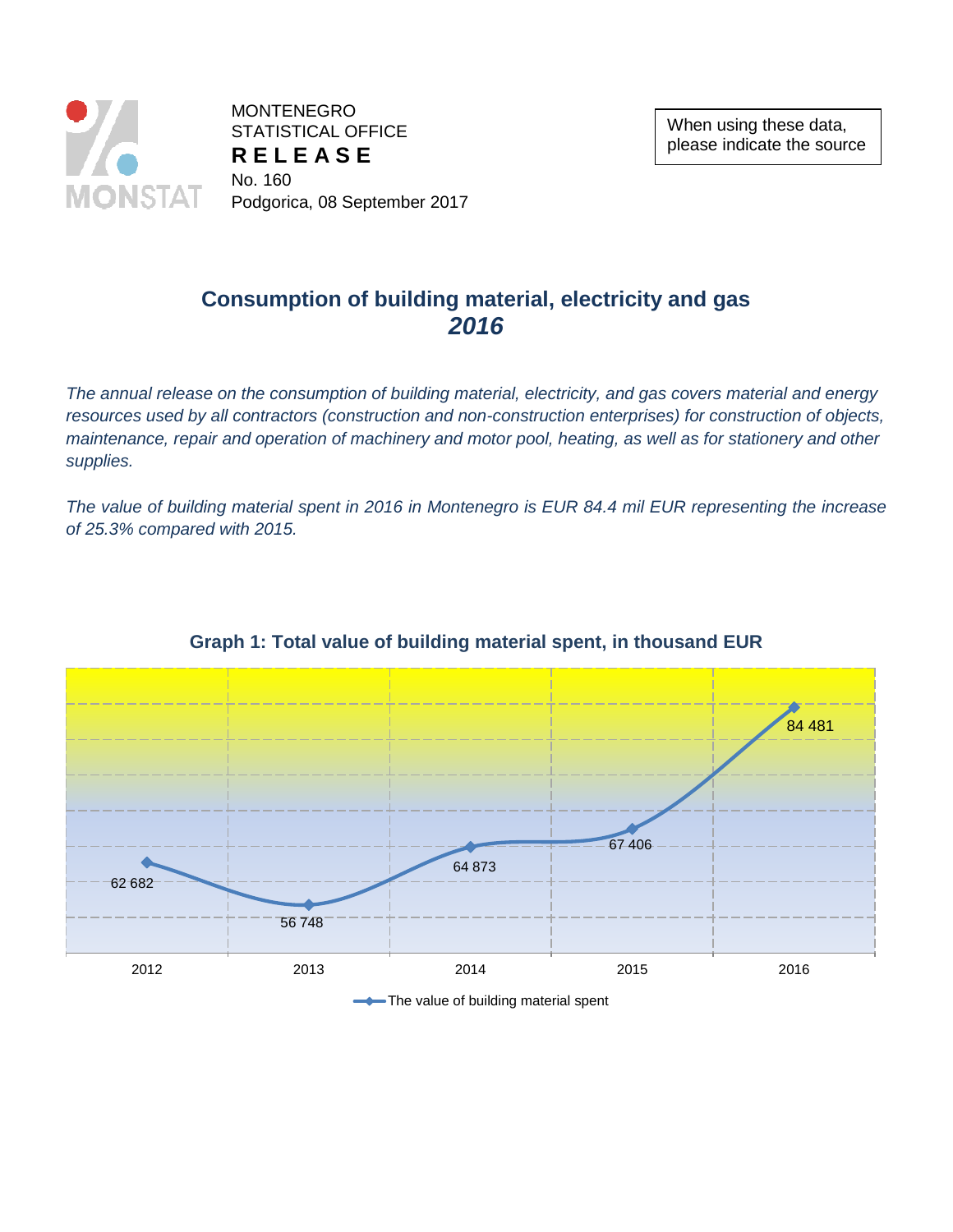| <b>Type of material</b>                                                                    | <b>Unit of</b><br>measure<br>ment | 2015                                                |                                                                    | 2016                                                |                                                                    |
|--------------------------------------------------------------------------------------------|-----------------------------------|-----------------------------------------------------|--------------------------------------------------------------------|-----------------------------------------------------|--------------------------------------------------------------------|
|                                                                                            |                                   | <b>Quantity of</b><br>building<br>material<br>spent | <b>Value of</b><br>building<br>material<br>spent, in<br>thousand € | <b>Quantity of</b><br>building<br>material<br>spent | <b>Value of</b><br>building<br>material<br>spent, in<br>thousand € |
| <b>Building elements</b>                                                                   |                                   |                                                     |                                                                    |                                                     |                                                                    |
| Solid brick                                                                                | Thous.pcs                         | 1 3 5 2                                             | 263                                                                | 1 2 8 6                                             | 259                                                                |
| <b>Perforated brick</b>                                                                    | Thous.pcs                         | 969                                                 | 300                                                                | 1 4 5 0                                             | 400                                                                |
| Solid facade brick                                                                         | Thous.pcs                         | 124                                                 | 55                                                                 | 110                                                 | 52                                                                 |
| Hollow clay blocks                                                                         | Thous.pcs                         | 1588                                                | 560                                                                | 2566                                                | 1 0 4 4                                                            |
| <b>Facade blocks</b>                                                                       | Thous.pcs                         | 593                                                 | 289                                                                | 750                                                 | 366                                                                |
| Brick and blocks, based on cement, slag and dross                                          | Thous.pcs                         | 1 3 3 8                                             | 557                                                                | 1 0 2 5                                             | 475                                                                |
| Brick and blocks made from other materials (kermesite,<br>"siporex")                       | Thous.pcs                         | 88                                                  | 40                                                                 | 130                                                 | 36                                                                 |
| <b>Elements for ceilings and arches</b>                                                    |                                   |                                                     |                                                                    |                                                     |                                                                    |
| Floor bricks and inserting bricks                                                          | Thous.pcs                         | 113                                                 | 61                                                                 | 76                                                  | 42                                                                 |
| Beams, half-assembly and assembly for arches (clay<br>elements)                            | Thous.m                           | 23                                                  | 40                                                                 | 42                                                  | 49                                                                 |
| Blocks for ceilings and arches (on the basis of cement)                                    | Thous.pcs                         | 10                                                  | 10                                                                 | 29                                                  | 19                                                                 |
| <b>Prefabricated elements and finished constructions</b>                                   |                                   |                                                     |                                                                    |                                                     |                                                                    |
| Light building boards for outside walls                                                    | m <sup>2</sup>                    | 1 100                                               | 5                                                                  | 1 6 6 3                                             | 10                                                                 |
| Boards for walls facing                                                                    | m <sup>2</sup>                    | 1 5 3 5                                             | 69                                                                 | 1476                                                | 59                                                                 |
| Light building boards for partition walls                                                  | m <sup>2</sup>                    | 12748                                               | 129                                                                | 14 8 16                                             | 247                                                                |
| Light building boards for ceilings                                                         | m <sup>2</sup>                    | 9696                                                | 100                                                                | 9 2 5 3                                             | 100                                                                |
| Light building isolation boards                                                            | m <sup>2</sup>                    | 7 1 1 2                                             | 106                                                                | 10 985                                              | 150                                                                |
| Plaster boards, all types                                                                  | m <sup>2</sup>                    | 65 831                                              | 279                                                                | 67 555                                              | 377                                                                |
| Other steel constructions, all types (roofs, pillars, frames,<br>scaffoldings and similar) | t                                 | 338                                                 | 360                                                                | 1 1 1 2                                             | 270                                                                |
| Building constructions and prefabricated elements for civil<br>engineering                 | t                                 | 1913                                                | 682                                                                | 7661                                                | 455                                                                |
| High buildings prefabricated constructions elements                                        | t                                 | 86                                                  | 16                                                                 | 81                                                  | 17                                                                 |
| Wooden construction (finished roof constructions)                                          | m <sup>3</sup>                    | 295                                                 | 50                                                                 | 492                                                 | 98                                                                 |
| <b>Binder material</b>                                                                     |                                   |                                                     |                                                                    |                                                     |                                                                    |
| Quicklime                                                                                  | t                                 | 635                                                 | 107                                                                | 648                                                 | 133                                                                |
| Lime, hydrated                                                                             | t                                 | 519                                                 | 108                                                                | 815                                                 | 185                                                                |
| Plaster, baked                                                                             | t                                 | 248                                                 | 69                                                                 | 998                                                 | 123                                                                |
| Portland cement                                                                            | t                                 | 18 38 6                                             | 1784                                                               | 21 839                                              | 2 2 1 5                                                            |
| Cement, other types                                                                        | t                                 | 3 2 6 2                                             | 584                                                                | 9826                                                | 827                                                                |
| Plastic building materials                                                                 | t                                 | 1 0 5 4                                             | 330                                                                | 975                                                 | 419                                                                |
| Cement mortars, all types                                                                  | m <sup>3</sup>                    | 5 6 28                                              | 583                                                                | 6 1 6 4                                             | 413                                                                |
| Concrete, fresh                                                                            | m <sup>3</sup>                    | 167 397                                             | 12 310                                                             | 257 146                                             | 16 348                                                             |
| Asphalt                                                                                    | t                                 | 75 820                                              | 6 6 2 6                                                            | 134 209                                             | 10913                                                              |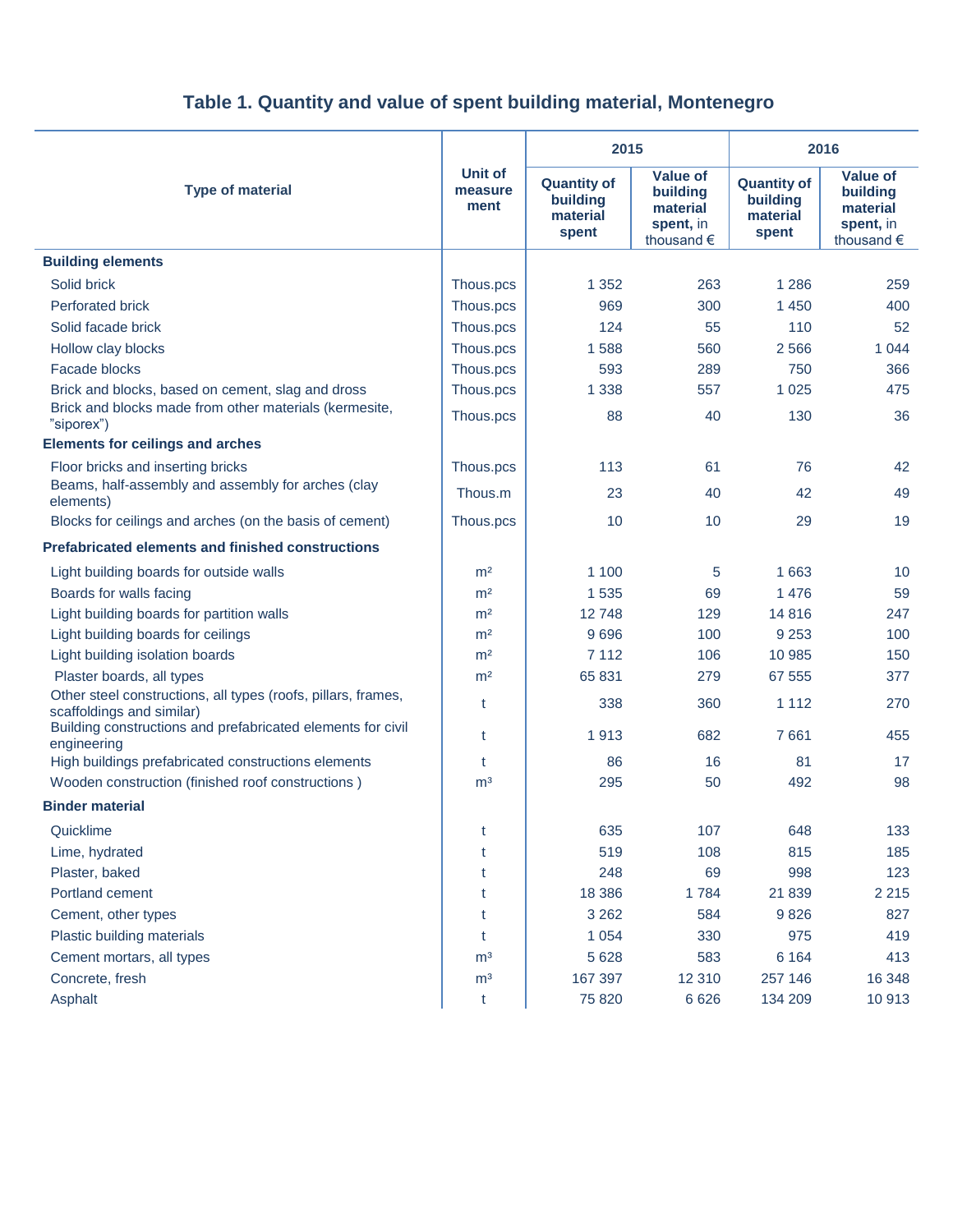/continue/

| <b>Type of material</b>                                                     | <b>Unit of</b><br>measure<br>ment | 2015                                                |                                                                    | 2016                                                |                                                                             |
|-----------------------------------------------------------------------------|-----------------------------------|-----------------------------------------------------|--------------------------------------------------------------------|-----------------------------------------------------|-----------------------------------------------------------------------------|
|                                                                             |                                   | <b>Quantity of</b><br>building<br>material<br>spent | <b>Value of</b><br>building<br>material<br>spent, in<br>thousand € | <b>Quantity of</b><br>building<br>material<br>spent | <b>Value of</b><br>building<br>material<br>spent, in<br>thousand $\epsilon$ |
| Aggregates and profiled material of stone                                   |                                   |                                                     |                                                                    |                                                     |                                                                             |
| Profiled material of stone (curb stone, fence, stone cube, etc.)            | m <sup>3</sup>                    | 475                                                 | 143                                                                | 140                                                 | 66                                                                          |
| Crashed technical stone and marble, all types                               | m <sup>3</sup>                    | 1 3 2 3                                             | 56                                                                 | 1557                                                | 120                                                                         |
| Broken stone and small size stone                                           | m <sup>3</sup>                    | 15 945                                              | 282                                                                | 18720                                               | 318                                                                         |
| Aggregates for concrete                                                     | m <sup>3</sup>                    | 201 593                                             | 3 2 9 0                                                            | 248 907                                             | 3557                                                                        |
| Gravel                                                                      | m <sup>3</sup>                    | 39 199                                              | 743                                                                | 46 008                                              | 843                                                                         |
| Sand                                                                        | m <sup>3</sup>                    | 47 795                                              | 720                                                                | 46 695                                              | 630                                                                         |
| Terrazzo- granulates                                                        | t                                 | 300                                                 | 12                                                                 | 200                                                 | 4                                                                           |
| <b>Reinforcing and attaching material</b>                                   |                                   |                                                     |                                                                    |                                                     |                                                                             |
| Concrete steel                                                              | t                                 | 5 8 7 2                                             | 1 6 1 4                                                            | 12 602                                              | 4 0 6 2                                                                     |
| Wire, black and galvanized                                                  | kg                                | 27 049                                              | 65                                                                 | 45 547                                              | 234                                                                         |
| Other iron sections, heavy, medium and light                                | t                                 | 854                                                 | 575                                                                | 754                                                 | 434                                                                         |
| Various elements for reinforced concrete (reinforcing nets,<br>wall canvas) | t                                 | 10 542                                              | 5 4 0 3                                                            | 15 5 19                                             | 6414                                                                        |
| <b>Nails</b>                                                                | kg                                | 95 895                                              | 151                                                                | 96 449                                              | 174                                                                         |
| <b>Timber</b>                                                               |                                   |                                                     |                                                                    |                                                     |                                                                             |
| Timber, conifer (sawn, hewn)                                                | m <sup>3</sup>                    | 7680                                                | 1 0 6 3                                                            | 12786                                               | 1526                                                                        |
| Timber, conifer (round)                                                     | m <sup>3</sup>                    | 348                                                 | 50                                                                 | 3714                                                | 68                                                                          |
| Timber, deciduous (sawn and hewn)                                           | m <sup>3</sup>                    | 158                                                 | 24                                                                 | 3860                                                | 274                                                                         |
| Timber, deciduous (round)                                                   | m <sup>3</sup>                    | 104                                                 | 10                                                                 | 911                                                 | 380                                                                         |
| Boards for panelling                                                        | m <sup>3</sup>                    | 3416                                                | 683                                                                | 24 844                                              | 719                                                                         |
| Mining wood                                                                 | m <sup>3</sup>                    | 200                                                 | 29                                                                 | 148                                                 | 20                                                                          |
| <b>Isolation material and coatings</b>                                      |                                   |                                                     |                                                                    |                                                     |                                                                             |
| Roofing boards, all types                                                   | roll                              | 3 2 0 6                                             | 131                                                                | 4 3 0 7                                             | 141                                                                         |
| Bitumen, bitulit, bituminous jute, strips, matters, emulsions               | t                                 | 2 8 1 1                                             | 1 2 7 0                                                            | 20 733                                              | 1 0 6 1                                                                     |
| Expanded polystyrene                                                        | kg                                | 52 104                                              | 189                                                                | 59 965                                              | 214                                                                         |
| Other isolation materials (glass wool, mineral wool. etc.)                  | t                                 | 641                                                 | 216                                                                | 671                                                 | 319                                                                         |
| Paints (all types), varnishes, enamels, dissolvent etc.                     | kg                                | 85 599                                              | 246                                                                | 76 637                                              | 201                                                                         |
| <b>Roofing material</b>                                                     |                                   |                                                     |                                                                    |                                                     |                                                                             |
| Corrugated and plane sheets of "salonite" and asbestos                      | m <sup>3</sup>                    | 650                                                 | 11                                                                 | 758                                                 | 10                                                                          |
| Plane, corrugated and interlocking title                                    | Thous.pcs                         | 431                                                 | 182                                                                | 760                                                 | 502                                                                         |
| Other roofing material (concrete tiles, plastic boards)                     | m <sup>2</sup>                    | 4 877                                               | 83                                                                 | 6 6 22                                              | 135                                                                         |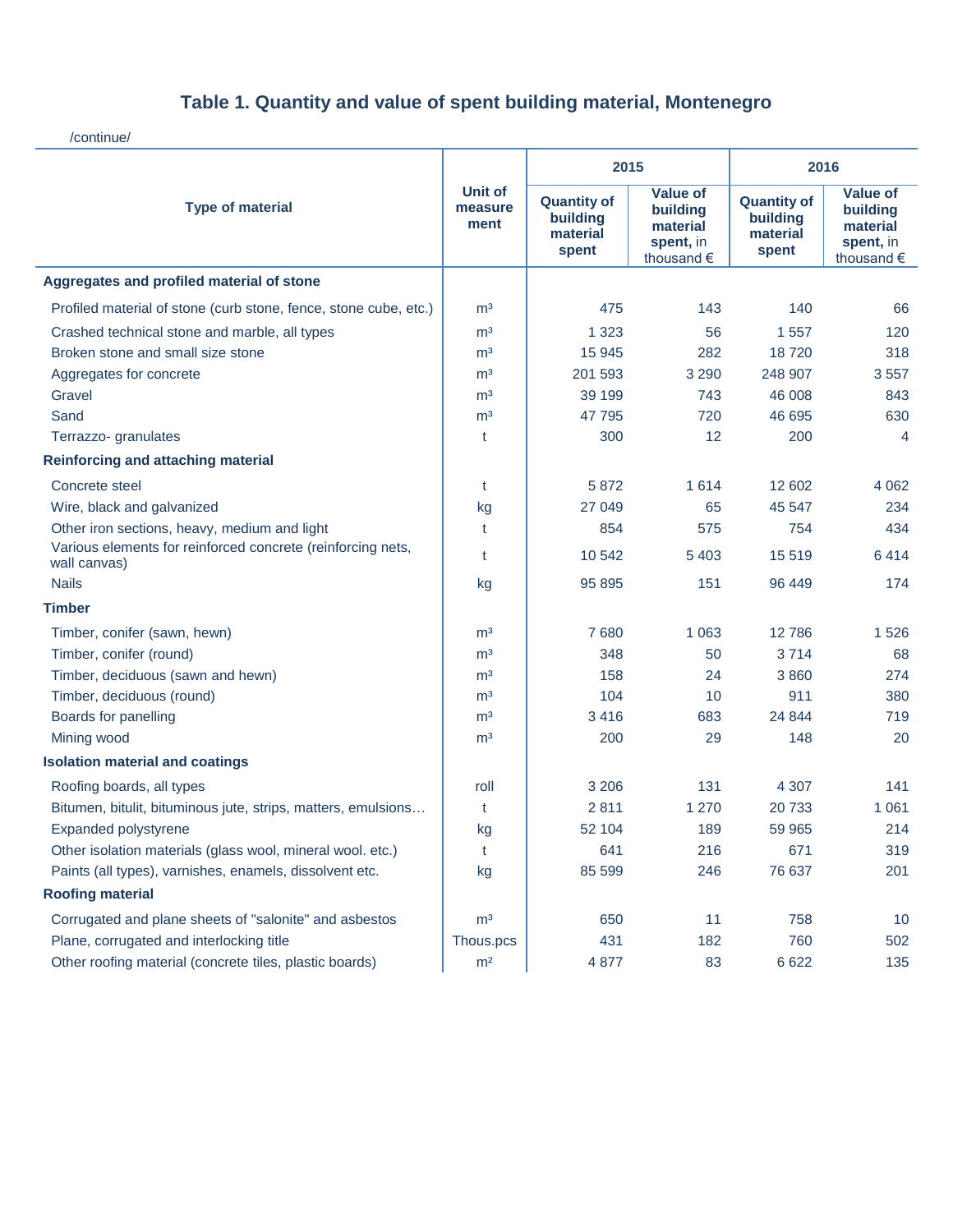/continue/

| <b>Type of material</b>                                                                       | <b>Unit of</b><br>measure<br>ment | 2015                                                |                                                                             | 2016                                                |                                                                             |
|-----------------------------------------------------------------------------------------------|-----------------------------------|-----------------------------------------------------|-----------------------------------------------------------------------------|-----------------------------------------------------|-----------------------------------------------------------------------------|
|                                                                                               |                                   | <b>Quantity of</b><br>building<br>material<br>spent | <b>Value of</b><br>building<br>material<br>spent, in<br>thousand $\epsilon$ | <b>Quantity of</b><br>building<br>material<br>spent | <b>Value of</b><br>building<br>material<br>spent, in<br>thousand $\epsilon$ |
| <b>Material for floor wall covering</b>                                                       |                                   |                                                     |                                                                             |                                                     |                                                                             |
| Vinyl and asbestos boards and other artificial flooring masses                                | t                                 | 83                                                  | 18                                                                          | 8                                                   | 14                                                                          |
| Ceramic titles (wall, floor and facade)                                                       | m <sup>2</sup>                    | 80 937                                              | 667                                                                         | 95 935                                              | 912                                                                         |
| Ceramic and marble facing boards                                                              | m <sup>2</sup>                    | 9916                                                | 367                                                                         | 10 4 25                                             | 351                                                                         |
| Tiles of grinded stone and marble                                                             | m <sup>2</sup>                    | 2 6 3 6                                             | 66                                                                          | 693                                                 | 12                                                                          |
| Terrazzo boards                                                                               | m <sup>2</sup>                    | 687                                                 | 10                                                                          | 669                                                 | 10                                                                          |
| Plywood, panel, fibreboard and other wood based boards                                        | m <sup>2</sup>                    | 2 2 5 0                                             | 16                                                                          | 5 0 0 0                                             | 30                                                                          |
| Parquet (breech, oak and other)                                                               | m <sup>2</sup>                    | 32 677                                              | 627                                                                         | 32 504                                              | 644                                                                         |
| Laminated parquet                                                                             | m <sup>2</sup>                    | 8789                                                | 133                                                                         | 17 339                                              | 562                                                                         |
| Ceiling and wall panelling                                                                    | m <sup>2</sup>                    | 2511                                                | 41                                                                          | 4910                                                | 79                                                                          |
| Plastic boards for walls                                                                      | m <sup>2</sup>                    | 466                                                 | 10                                                                          | 443                                                 | 10                                                                          |
| Wallpapers, all types                                                                         | m <sup>2</sup>                    | 868                                                 | 39                                                                          | 862                                                 | 37                                                                          |
| Material for plumping, sewerage system, heating,<br>ventilation, for sanitary facilities      |                                   |                                                     |                                                                             |                                                     |                                                                             |
| Pipes, seamless                                                                               | kg                                | 5 0 0 0                                             | 35                                                                          | 6 1 4 1                                             | 47                                                                          |
| Pipes, seamed                                                                                 | kg                                | 58 823                                              | 71                                                                          | 76 400                                              | 151                                                                         |
| Cast iron pipes and fittings                                                                  | kg                                | 24 5 34                                             | 217                                                                         | 21 7 25                                             | 108                                                                         |
| Pipes, plastic, all types                                                                     | kg                                | 128 246                                             | 490                                                                         | 139 283                                             | 749                                                                         |
| Pipe fittings and flanges                                                                     | kg                                | 17 495                                              | 93                                                                          | 44 734                                              | 153                                                                         |
| Ceramics, sewage tubes                                                                        | t                                 | 32                                                  | 60                                                                          | 3                                                   | 5                                                                           |
| Asbestos - cement pipes                                                                       | t                                 |                                                     |                                                                             | 90                                                  | 11                                                                          |
| Pipes, concrete, all types                                                                    | t                                 | 2 1 1 7                                             | 362                                                                         | 18 827                                              | 979                                                                         |
| Ceramics, sanitary                                                                            | piece                             | 15 646                                              | 442                                                                         | 14 2 6 2                                            | 431                                                                         |
| Sanitary equipment, of plate and cast iron                                                    | piece                             | 135                                                 | 6                                                                           | 105                                                 | 3                                                                           |
| Plastics sanitary equipment                                                                   | piece                             | 996                                                 | 12                                                                          | 2 1 6 9                                             | 96                                                                          |
| Other ceramic for construction (titles for stoves and<br>fireplaces, technical ceramic, etc.) | piece                             | 346                                                 | 34                                                                          | 374                                                 | 39                                                                          |
| <b>Heating furnaces</b>                                                                       | piece                             | 13                                                  | 8                                                                           | 32                                                  | 44                                                                          |
| Radiators, all types                                                                          | m <sup>2</sup>                    | 2779                                                | 132                                                                         | 2 4 5 1                                             | 123                                                                         |
| <b>Material for power supply installations</b>                                                |                                   |                                                     |                                                                             |                                                     |                                                                             |
| Ropes and wires, copper                                                                       | kg                                | 17873                                               | 148                                                                         | 10 230                                              | 124                                                                         |
| Wire, of aluminium and aluminium alloys                                                       | kg                                | 7914                                                | 82                                                                          | 10 540                                              | 165                                                                         |
| Ropes, of aluminium and Ferro - aluminium                                                     | kg                                | 593                                                 | 9                                                                           | 502                                                 | 10                                                                          |
| Conductors, insulated (poly - vinyl chloride, rubber etc.)                                    | m                                 | 25 164                                              | 54                                                                          | 36 206                                              | 138                                                                         |
| Cables, all types                                                                             | m                                 | 832 493                                             | 1 1 0 1                                                                     | 720 487                                             | 1 4 0 9                                                                     |
| Installation material (switches, plugs, boxes, lamp holders)                                  | Eur, thous.                       |                                                     | 277                                                                         |                                                     | 377                                                                         |
| Electric insulators, all types                                                                | t                                 | 132                                                 | 114                                                                         | 138                                                 | 108                                                                         |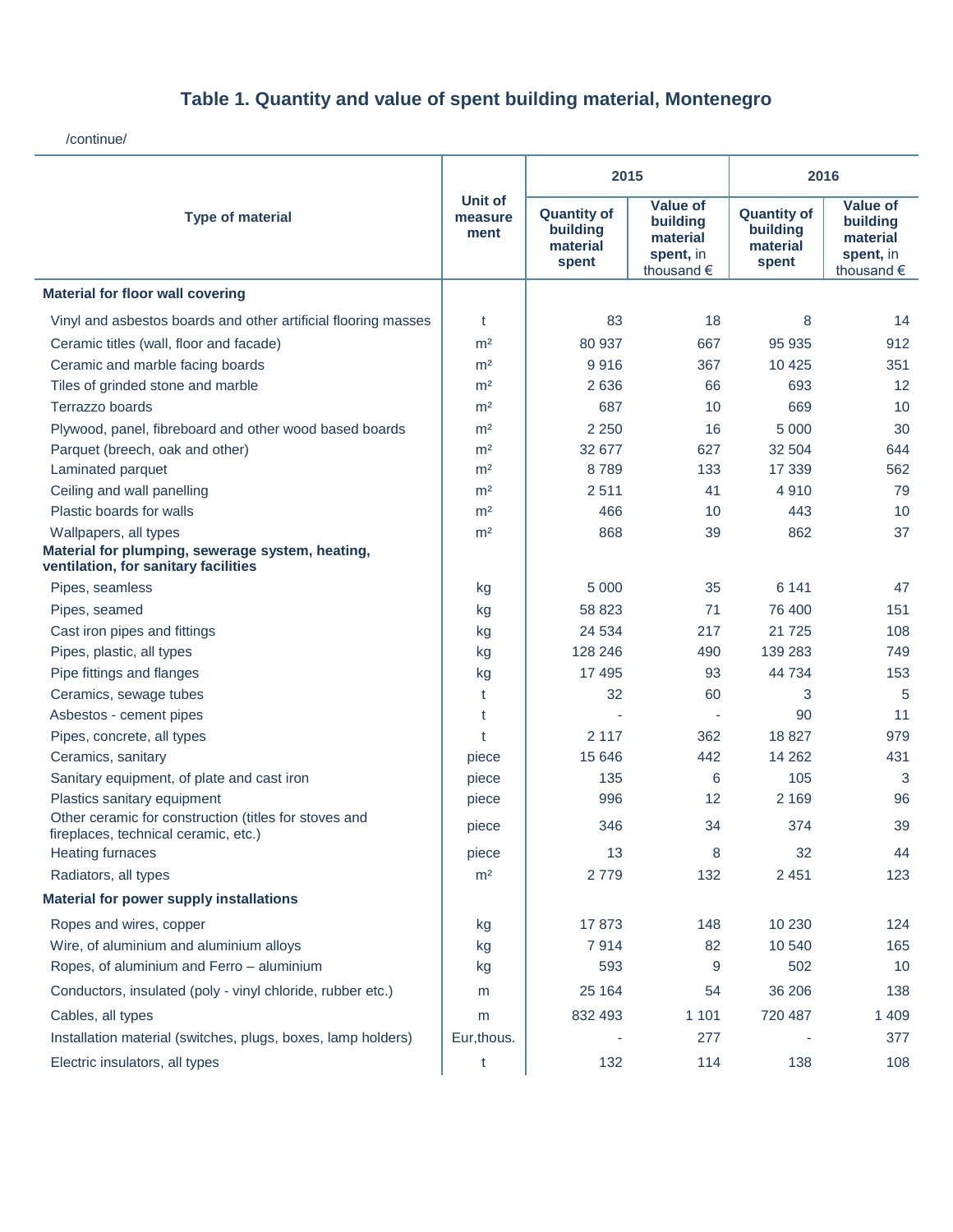/continue/

| <b>Type of material</b>                                                                                           | <b>Unit of</b><br>measure<br>ment | 2015                                                |                                                                             | 2016                                                |                                                                             |
|-------------------------------------------------------------------------------------------------------------------|-----------------------------------|-----------------------------------------------------|-----------------------------------------------------------------------------|-----------------------------------------------------|-----------------------------------------------------------------------------|
|                                                                                                                   |                                   | <b>Quantity of</b><br>building<br>material<br>spent | <b>Value of</b><br>buildina<br>material<br>spent, in<br>thousand $\epsilon$ | <b>Quantity of</b><br>building<br>material<br>spent | <b>Value of</b><br>building<br>material<br>spent, in<br>thousand $\epsilon$ |
| Other material and elements for incorporating                                                                     |                                   |                                                     |                                                                             |                                                     |                                                                             |
| Rails and accessories                                                                                             | t                                 | 12                                                  | 8                                                                           | 44                                                  | 52                                                                          |
| Plates and sheets, black                                                                                          | kg                                | 22 062                                              | 20                                                                          | 26 283                                              | 28                                                                          |
| Zinc galvanized plates and sheets                                                                                 | kg                                | 35 330                                              | 150                                                                         | 57 146                                              | 212                                                                         |
| Aluminium plates and sheets                                                                                       | kg                                | 4 6 6 9                                             | 13                                                                          | 4 0 0 2                                             | 12                                                                          |
| Glass, heat insulation                                                                                            | m <sup>2</sup>                    | 3 4 8 0                                             | 61                                                                          | 2 0 0 0                                             | 47                                                                          |
| Glass sheets, other types                                                                                         | m <sup>2</sup>                    | 5 3 3 6                                             | 37                                                                          | 5 5 6 0                                             | 39                                                                          |
| Non-ferrous metals joinery (windows, doors, blinds)                                                               | t                                 | 18                                                  | 20                                                                          | 24                                                  | 21                                                                          |
| Building metal elements (iron sheet pipes and chimneys,<br>steel windows, doors, Venetian blinds)                 | t                                 | 44                                                  | 36                                                                          | 39                                                  | 30                                                                          |
| Doors and windows, wooden, all types                                                                              | piece                             | 6710                                                | 966                                                                         | 8 5 0 1                                             | 1 2 3 6                                                                     |
| Material for fitting in (built-in furniture, window blinds)                                                       | <b>EUR</b><br>thousand            |                                                     | 117                                                                         |                                                     | 82                                                                          |
| Other material not mentioned elsewhere (for repairs,<br>machinery and vehicles maintenance, stationery and other) | <b>EUR</b><br>thousand            |                                                     | 262                                                                         |                                                     | 403                                                                         |
| <b>Consumed power material</b>                                                                                    |                                   |                                                     |                                                                             |                                                     |                                                                             |
| <b>Bitumen</b>                                                                                                    | t                                 | 3820                                                | 1 4 6 3                                                                     | 4809                                                | 1 7 3 3                                                                     |
| Motor petrol for transport                                                                                        | t                                 | 204                                                 | 246                                                                         | 89                                                  | 109                                                                         |
| Motor petrol for drive                                                                                            | t                                 | 16                                                  | 17                                                                          | 15                                                  | 15                                                                          |
| Diesel petrol for transport                                                                                       | t                                 | 8857                                                | 8 2 8 6                                                                     | 9 0 5 3                                             | 7 5 3 5                                                                     |
| Diesel petrol for drive                                                                                           | t                                 | 3 9 6 4                                             | 3 9 5 3                                                                     | 3872                                                | 3629                                                                        |
| Gas/Diesel oil and fuel oil                                                                                       | t                                 | 504                                                 | 471                                                                         | 408                                                 | 367                                                                         |
| Coal, all types                                                                                                   | t                                 | 10                                                  | 3                                                                           | 16                                                  | 8                                                                           |
| Other petroleum products                                                                                          | t                                 | 1                                                   | $\overline{2}$                                                              | 10                                                  | 20                                                                          |
| Other fuels                                                                                                       |                                   | 4615                                                | 3                                                                           | 4793                                                | 10 <sup>1</sup>                                                             |
| Electricity                                                                                                       | <b>MWh</b>                        | 17 769                                              | 1818                                                                        | 23 8 10                                             | 2 4 3 5                                                                     |